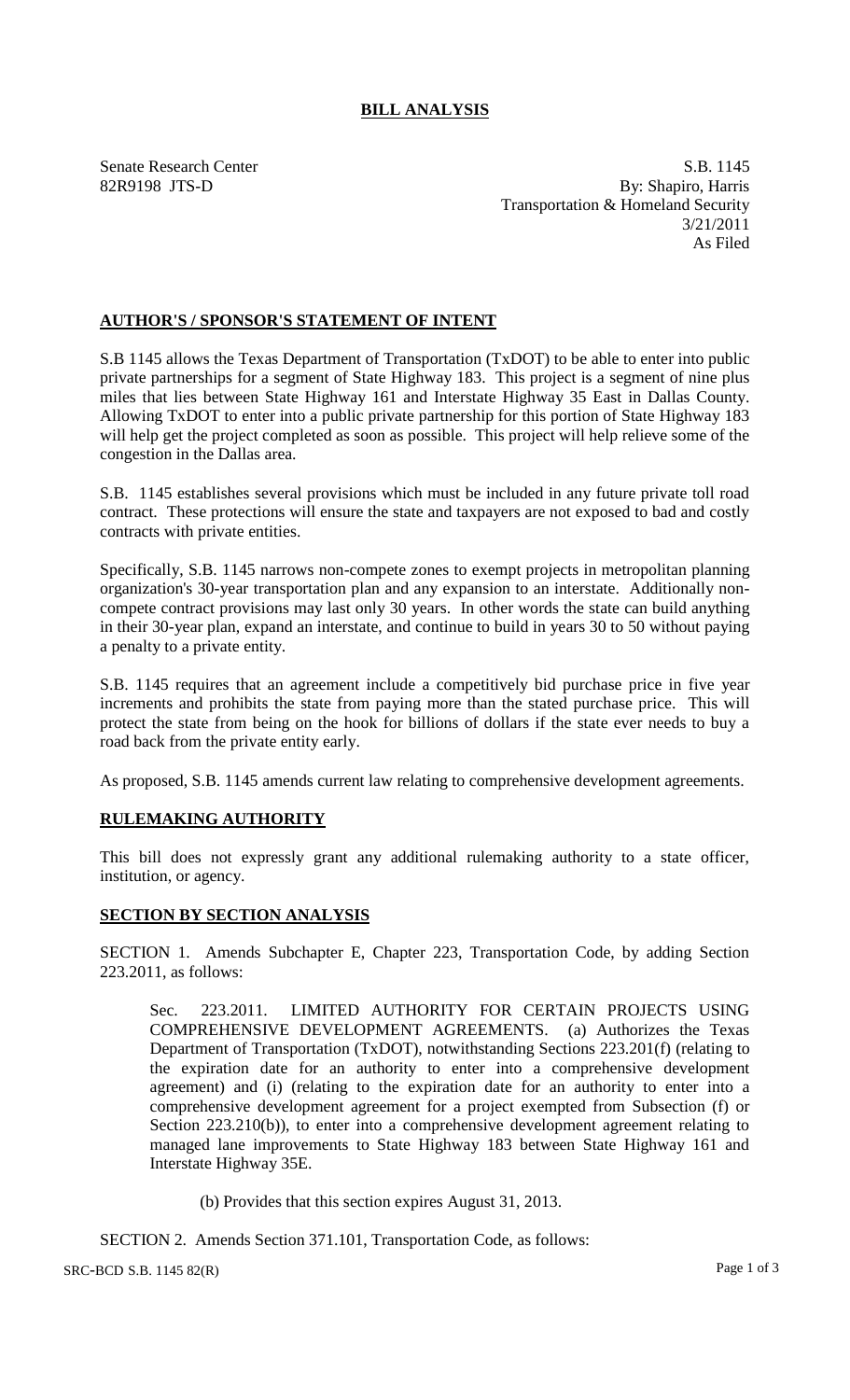Sec. 371.101. New heading: TERMINATION BY PURCHASE. (a) Requires that a comprehensive development agreement contain a provision authorizing the toll project entity to purchase, under terms agreed to by the parties:

> (1) the interest of a private participant in the toll project that is the subject of the agreement; and

> (2) related property, including any interest in a highway or other facility designed, developed, financed, constructed, operated, or maintained under the agreement.

(b) Requires that the provision include a schedule stating a specific price for the purchase of the toll project at certain intervals from the date the project opens, not less than one year and not to exceed five years, over the term of the agreement.

(c) Requires that the provision authorize the toll project entity to purchase the private entity's interest at a stated interval in an amount not to exceed the lesser of:

(1) the price stated for that interval; or

(2) the greater of:

(A) the then fair market value of the private entity's interest; or

(B) an amount equal to the amount of outstanding debt at that time, as specified in the comprehensive development agreement.

(d) Prohibits a toll project entity, under any circumstance, from purchasing the private entity's interest for an amount higher than the stated interval amount.

(e) Requires that a contract to purchase the private entity's interest at the then fair market value as described by Subsection  $(c)(2)(A)$  contain a provision, mutually agreed on by the toll project entity and the private participant, detailing the calculation used to determine that value.

(f) Requires the toll project entity to request a proposed termination-by-purchase schedule in each request for detailed proposals and to consider and score each schedule in each evaluation of proposals.

(g) Requires a private entity, not later than 12 months before the date that a new price interval takes effect, to notify the toll project entity of the beginning of the price interval. Requires the toll project entity to notify the private entity as to whether it will exercise the option to purchase under this section not later than six months after the date it receives notice under this subsection.

(h) Requires a toll project entity to notify the private entity of the toll project entity's intention to purchase the private entity's interest under this section not less than six months before the date of the purchase. Deletes existing text requiring that a toll project entity having rulemaking authority by rule and a toll project entity without rulemaking authority by official action to develop a formula for making termination payments to terminate a comprehensive development agreement under which a private participant receives the right to operate and collect revenue from a toll project. Deletes existing text requiring that a formula calculate an estimated amount of loss to the private participant as a result of the termination for convenience.

Deletes existing Subsection (b) requiring that the formula be based on investments, expenditures, and the internal rate of return on equity under the